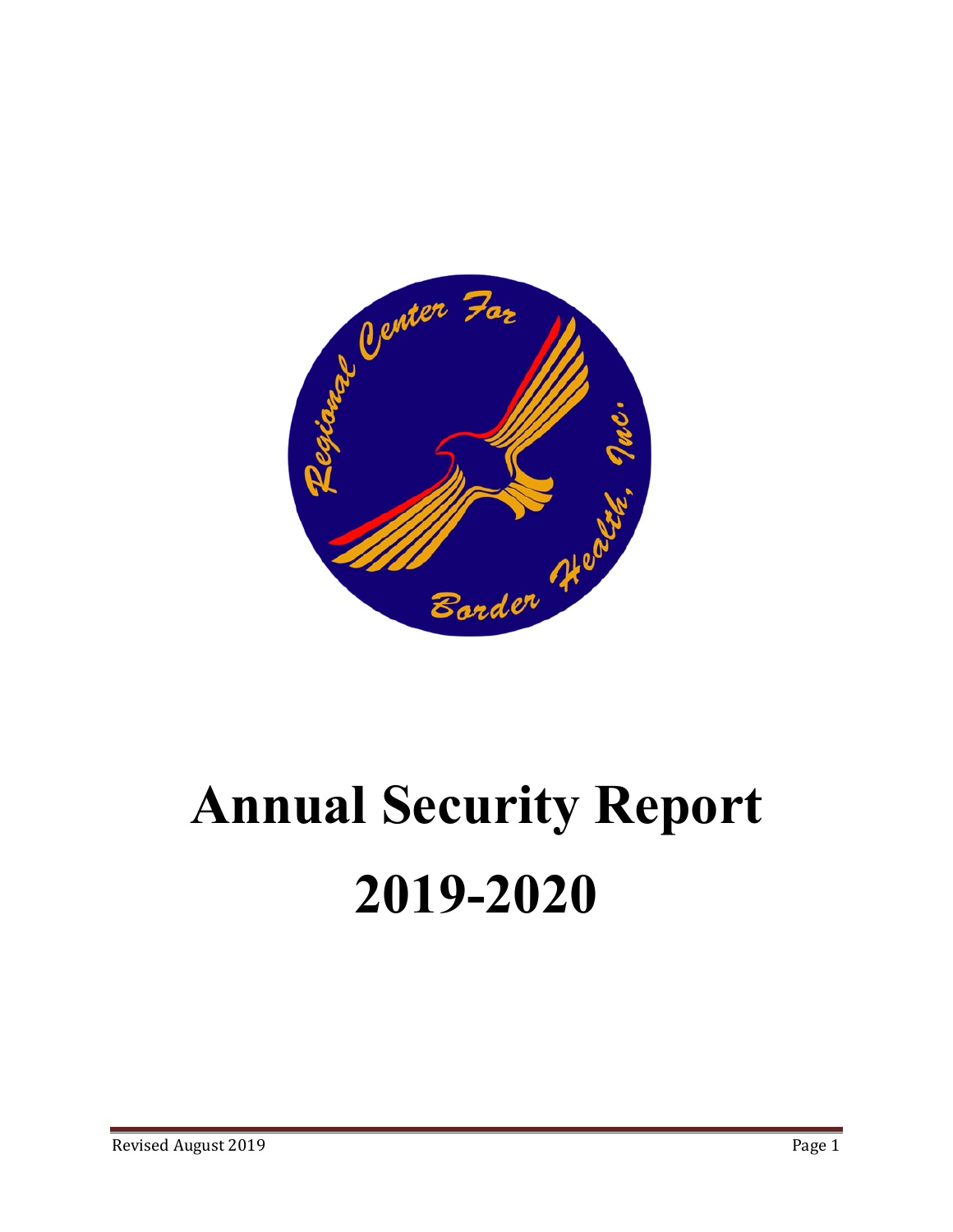# **ANNUAL SECURITY REPORT**

# **Table of Contents**

| The Jeanne Clery Disclosure Act                            |                |  |  |
|------------------------------------------------------------|----------------|--|--|
| <b>Security Policy &amp; Procedures</b>                    |                |  |  |
| <b>Introduction</b>                                        | $\overline{3}$ |  |  |
| Distribution of the Annual Security Report                 | 4              |  |  |
| <b>Campus Security Authorities</b>                         | 4              |  |  |
| Reporting Criminal Activity and Emergencies                | 5              |  |  |
| Voluntary and Confidential Reporting                       | 5              |  |  |
| Responding to Reports of Criminal Activity and Emergencies | 5              |  |  |
| <b>Emergency &amp; Evacuation Procedures</b>               | 5              |  |  |
| <b>Emergency Warning Policy</b>                            | 6              |  |  |
| <b>Timely Warning Policy</b>                               | 6              |  |  |
| Public Crime Log                                           | 6              |  |  |
| <b>Crime Awareness &amp; Prevention Program</b>            | 7              |  |  |
| <b>Sexual Assault Awareness &amp; Prevention</b>           | 8              |  |  |
| Drug & Alcohol Abuse Prevention                            | 9              |  |  |
| <b>Annual Crime Statistics Reports</b>                     |                |  |  |
| <b>Introduction</b>                                        | 10             |  |  |
| Definitions of Reportable Offenses                         | 11             |  |  |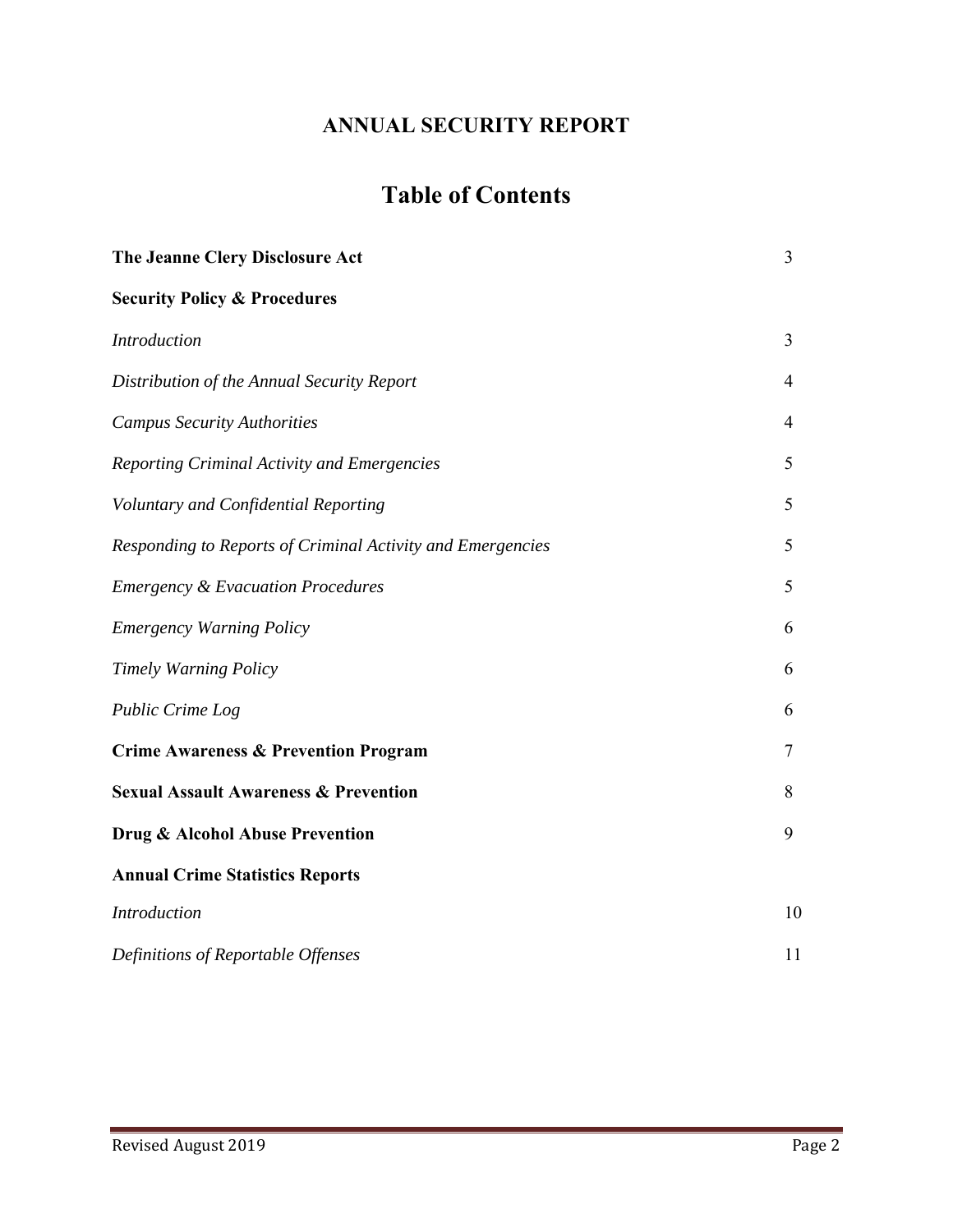# The Jeanne Clery Disclosure of Campus Security Policy and Campus Crime Statistics Act

The Jeanne Clery Act Disclosure of Campus Security Policy and Campus Crime Statistics Act is a Federal Law that requires colleges and universities to:

- Publish and distribute an Annual Security Report by October 1st that contains three years of school crime statistics and certain school security policy statements;
- Inform all active students and employees, as well as prospective students and employees, about the existence of the Annual Security Report and how to access it on the internet or request a paper copy;
- Disclose crime statistics for the school, public areas immediately adjacent to or accessible from the school, and any non-campus facilities or remote classrooms. The statistics must be gathered from a number of resources, including local law enforcement, school security officers, and other school officials who have "significant responsibility for student and school activities";
- Provide "timely warning" notices of those crimes that have occurred which pose an ongoing threat to employees, students, or public safety;
- Maintain a Public Crime Log at each school which tracks "any crime that occurred on-campus...or within the patrol jurisdiction" of the school security officer, and has been reported to a CSA.

# Security Policies & Procedures (August 29, 2019)

#### Introduction

Regional Center for Border Health, Inc. / College of Health Careers is strongly committed to crime prevention and the safety of our school communities. Although we have been fortunate in not experiencing a serious problem at our school, the school is subject to many of the same problems that occur in any urban area of the country. The following information has been prepared to increase awareness of the current programs and procedures that exist to protect the safety and well-being of our students, employees, and guests.

As members of the school community, you are encouraged to take personal responsibility for your conduct and safety. Adopting a posture of individual responsibility will enhance the quality of life for all on-campus students. The cooperation and involvement of all students and staff members in crime





Jeanne Ann Clery, a 19-year old Lehigh University freshman, was raped and murdered while asleep in her dorm room April 05, 1986, and was not informed of the prevalence of crime at the school. Originally named The Crime Awareness and 1990, Campus Security Act a mend men ts ado pted in 1998 formally renamed the act in memory. of Clerv.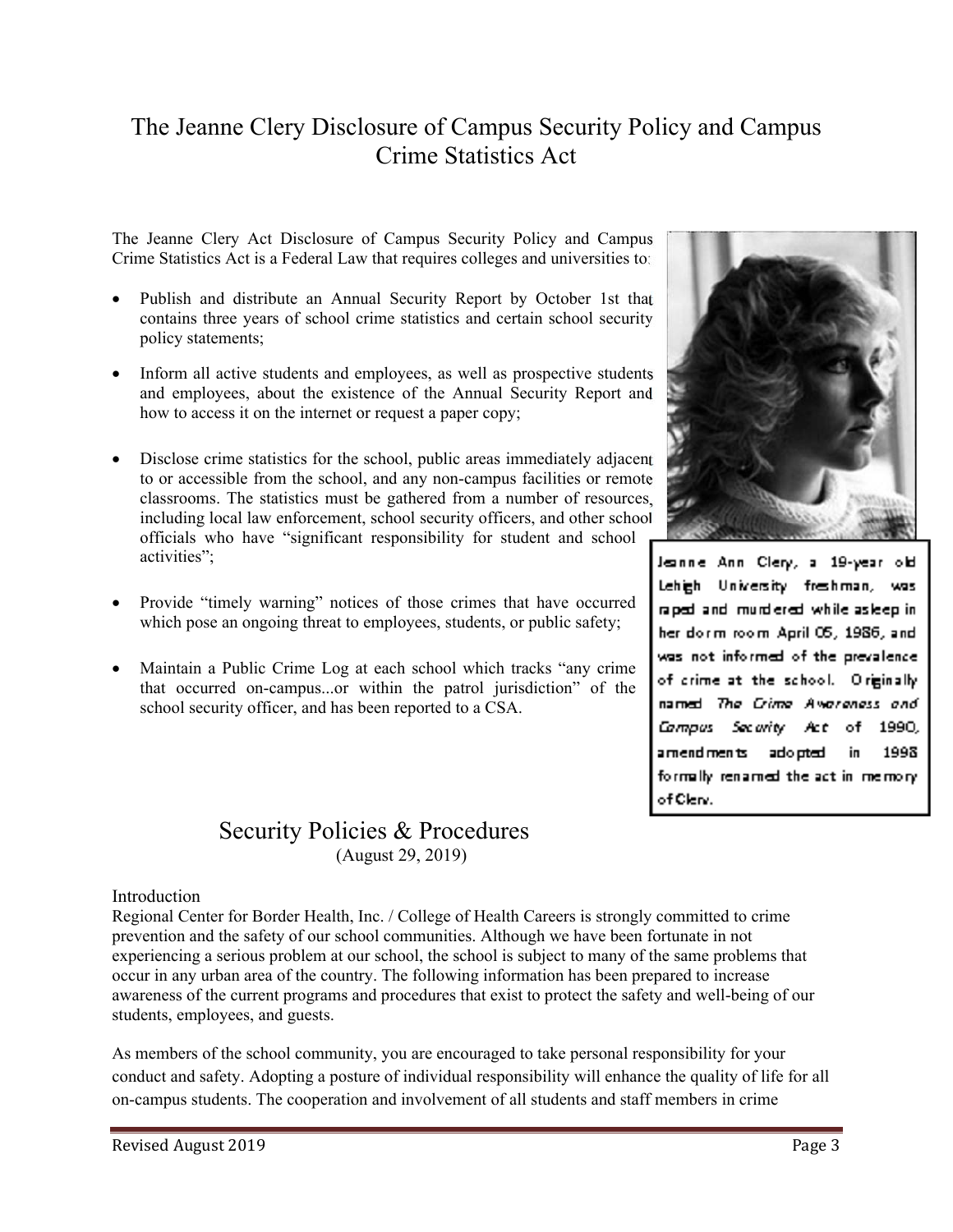prevention programs and by reporting all suspected criminal actions and emergencies is essential to minimize criminal activity.

Regional Center for Border Health, Inc. / College of Health Careers believes that a well-informed school community helps create a safety conscious public which is more important today than ever before. Pursuant to the requirements set forth by The Jeanne Clery Disclosure Act, Regional Center for Border Health, Inc. / College of Health Careers will publish and distribute an Annual Security Report by October 1st of each year, to include the crime statistics for reported crimes over the previous three years.

# Distribution of the Annual Security Report

The Business Department is responsible for facilitating preparation, and ensuring the distribution, of this report school population at our school. The preparation of this report is a coordinated effort between various Departments and local law enforcement authority.

No later than October 1st of each year, all students, faculty, and staff are provided the **Annual Information Notification** literature announcing the updated Annual Security Report is available on the school's internet website. The flyer contains a small description of the content in the Annual Security Report, information on the Family Educational Rights & Privacy Act (FERPA), Drug & Alcohol Policy, Graduation Rates, Placement Rates, the direct links for internet access to these report and policies, and where to obtain hard copies of the reports and policies.

We encourage all members of the school community to use this report as a guide for safe practices. A hard copy of the report can be obtained by visiting your school's Financial Aid and/or Career Services Offices. This report is also available on the internet at: http://www.collegeofhealthcareer.rcbh.edu

# **Campus Security Authorities**

The Jeanne Clery Disclosure Act defines a Campus Security Authority (CSA) as any school official that has a significant responsibility for students and/or school activities. The Act requires the school to identify the school officials that fall into this category and will be responsible for reporting any crimes that they are made aware of.

Regional Center for Border Health, Inc. has designated the College Director as the Primary CSA for their school. Secondary CSA's for the school include: Director of Clinical and Curriculum Development, Program Coordinator, and Administrative Assistant.

Any crime or offense brought to the attention of a CSA must be immediately reported, within 24 hours, to the Primary CSA and Director of Clinical and Curriculum Development for completion of an *Incident Report Form* and tracking in the Public Crime Log on SharePoint.

Each school relies on their local law enforcement to arrest an individual suspected of a reported crime or offense.

# Reporting Criminal Activities and Emergencies

Regional Center for Border Health, Inc./ College of Health Careers encourages students and employees to report all criminal activity and emergencies that have occurred at the school.

 **Emergencies:** In emergency situations occurring on-campus, in any public areas immediately adjacent to or accessible from the school, or any non-campus facilities or remote classroom locations, requiring the response of fire, police, or medical assistance, first dial **9-1-1.** Thereafter, contact one of the school's designated CSA's.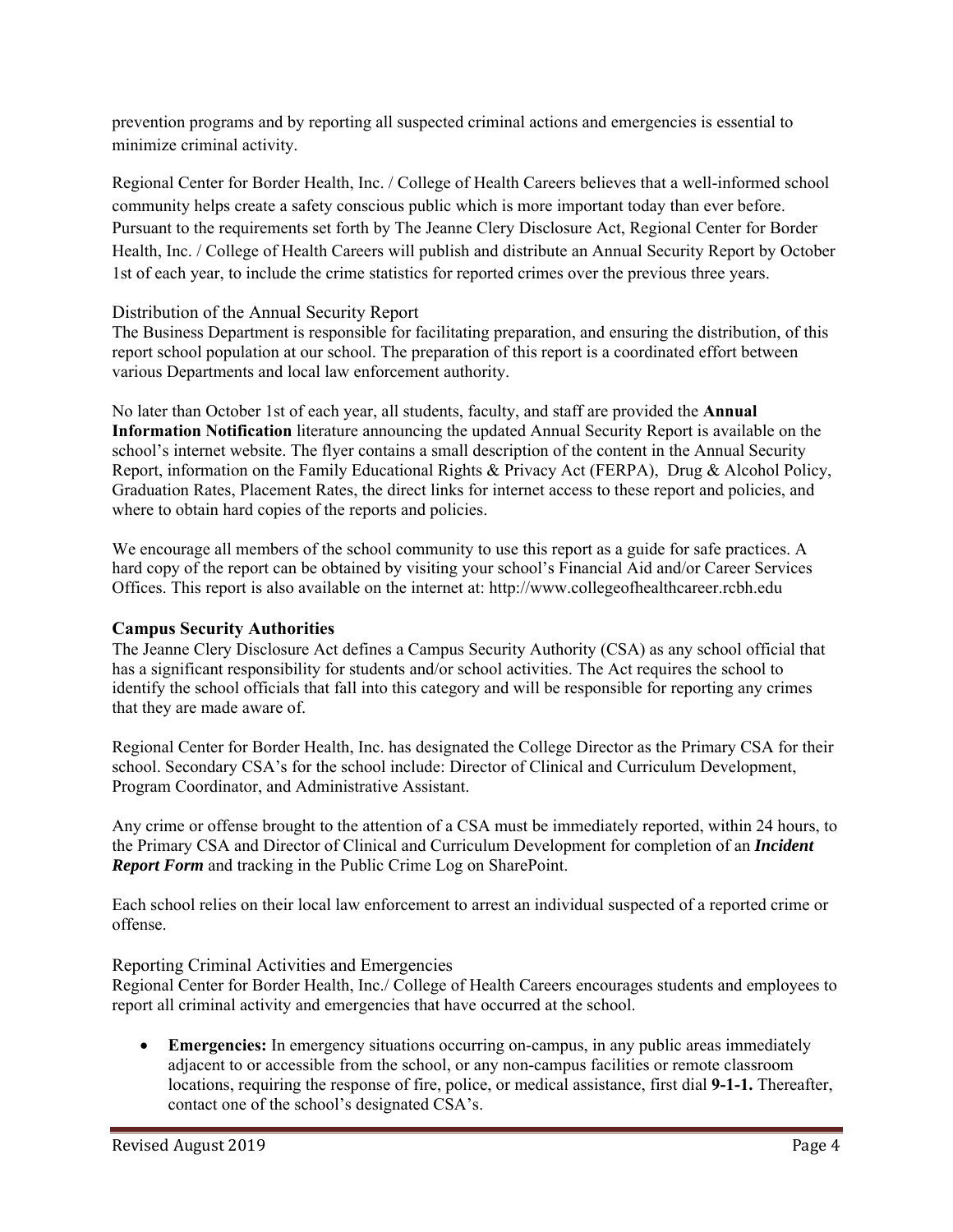• **Non-emergencies:** In a non-emergency criminal offense situation occurring on-campus, in any public areas immediately adjacent to or accessible from the school, or any non-campus facilities or remote classroom locations, report the incident to one of the school's designated CSA's.

#### Voluntary and Confidential Reporting

Regional Center for Border, Inc. has established an *Incident Report Form* that may also be filled out by any victim or witness wishing to report a crime on a voluntary and confidential basis. This form is available through the school's designated CSA's and may be submitted directly to the Primary CSA at the discretion of the victim or witness.

#### Responding to Reports of Criminal Activity and Emergencies

A CSA, and the local city police department when necessary, will respond to and investigate each report of criminal activity, including notifying the victim of the outcome of the investigation and any "Administrative Actions" taken.

The local city fire department will respond to all reports of fire or medical emergencies on-campus.

**Administrative Actions:** If a reported criminal offense involves a student or employee as the alleged offender, the offender will be subject to applicable school conduct policies and disciplinary procedures. Sanctions or Disciplinary Actions may include suspension or expulsion for student offenders and termination of employment for employee offenders.

#### Emergency & Evacuation Procedures

Regional Center for Border Health, Inc./ College of Health Careers has designed an Evacuation Procedure, and testing methods, to ensure the safety of everyone on campus. Announced tests will be conducted twice a year and evaluated for effectiveness; these could include: drills, exercises and followthrough activities.

Each school has designated a Safety Team in the case of an emergency situation that would require the evacuation or lock-down of the school. The school officials will be responsible for contacting emergency services, notifying the Regional Center for Border Health, Inc. Business Department to initiate an Emergency SMS Text Message to all students, evacuating and verifying that everyone has evacuated the building, and determinates when it is appropriate to re-enter the building.

Any bomb threat, fire alarm, or notification by emergency services automatically constitutes a threat sufficient to activate the school's Evacuation Procedures. In addition, any other threat that could result in bodily harm and could affect any portion of the employees or students constitutes a threat sufficient to activate the Evacuation Procedures.

Upon notification of the need to evacuate, all students, faculty, and staff, should exit their rooms and the building, quickly but orderly, and follow the Emergency Exit guidelines to the predetermined outside areas to wait for further information. The Security Leads will inform the school when it is okay to reenter the building.

During instances of the need to lock-down the school (i.e., Tornado or Active Shooter), employees and students should take cover immediately and wait to be told everything is clear.

# Emergency Warning Policy

When a significant emergency or dangerous situation that poses an immediate and/or continuing threat to the health or safety of employees and students at the school is identified and contained, the Primary CSA will immediately issue an Emergency Warning Notice to the school community. If necessary, the Primary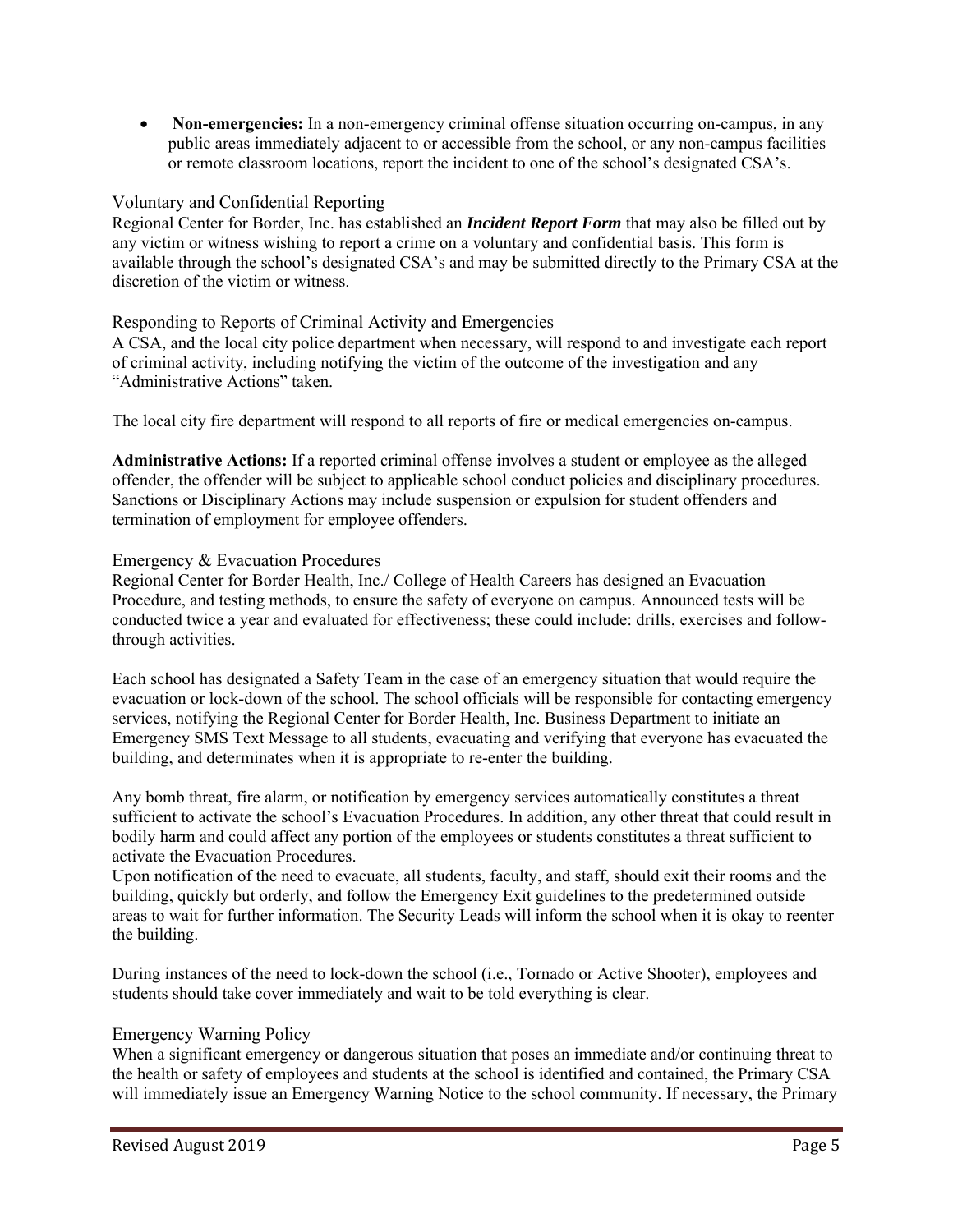CSA will follow-up with information to the school community with regards to any continuing or ongoing steps to contain the emergency, and when the emergency has been resolved.

Emergency Warning Notices may be distributed to staff, faculty, and students using the following modes of communication, or any combination thereof:

- Emergency alarms
- Intercom announcements
- Verbal announcements
- Email
- Flyers
- Emergency SMS Text Messaging

If the issuance of an Emergency Warning Notice will compromise the efforts of school officials or emergency personnel to satisfactorily contain an emergency, or help the victim(s), an Emergency Warning Notice will not be issued.

#### Timely Warning Policy

Upon notification and identification of a "reportable" crime under the guidelines of The Jeanne Clery Disclosure Act, that represents a serious or continuing threat to students and employees on or surrounding the school's general geographic area, the Primary CSA will issue a Timely Warning Notice to the school community within 72 hours.

The Timely Warning Notice will be distributed to all Management at the school for the proper dissemination to employees. The Business Department is responsible for ensuring the student body is notified. The notice will also be distributed by email to all student and employee email accounts.

#### Public Crime Log

Any crime/offense that a CSA is made aware of must be reported to the Primary CSA and the Business Office for proper documentation within 24 hours and tracking in the Public Crime Log within 48 hours. The Business Office Manager will maintain the Public Crime Log and will also maintain all documentation for all reported crimes, using the designated *Incident Report Form*.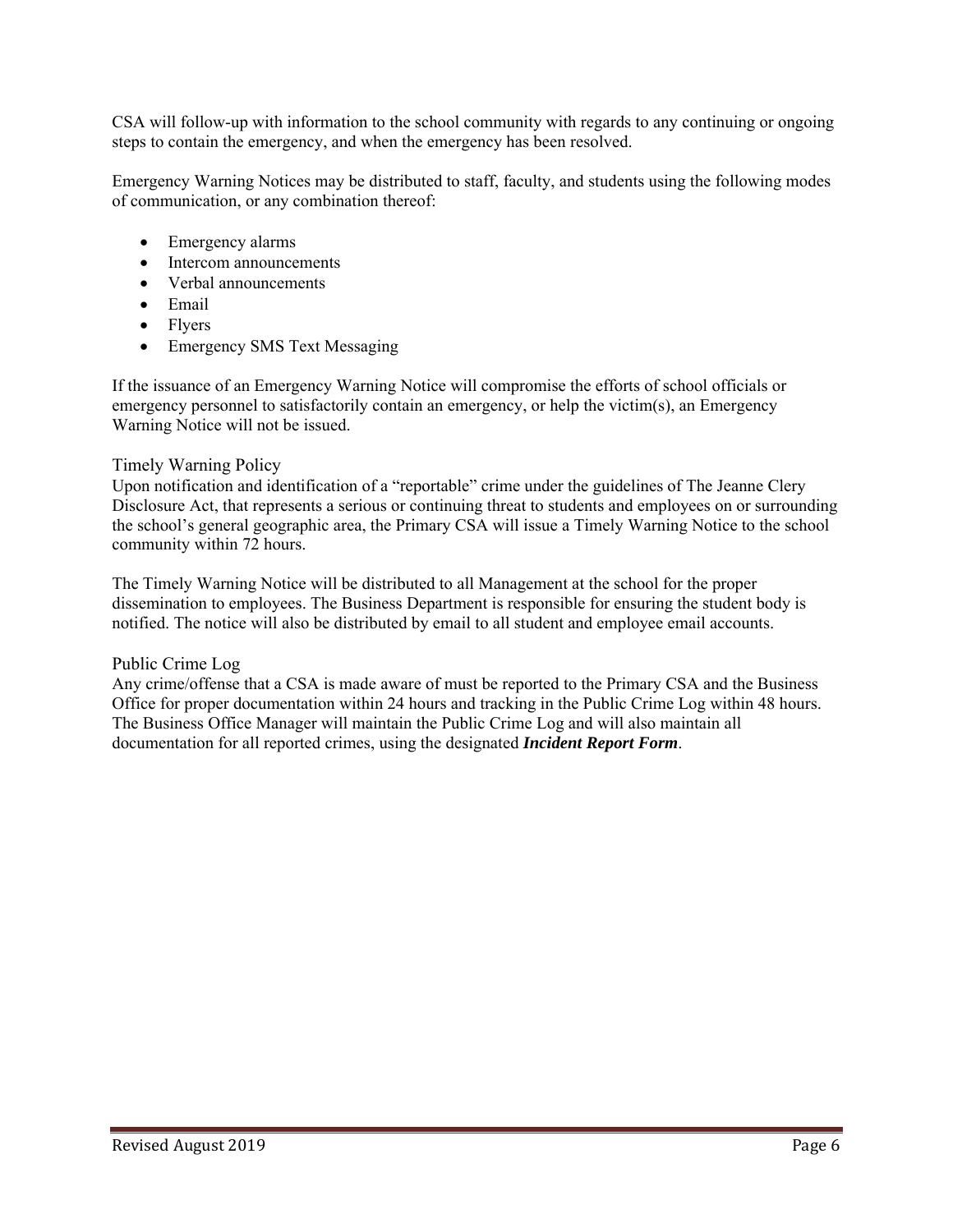The school's Safety Officer is required to maintain a daily crime log and collect/complete *Incident Report Forms* for any reported crimes, from any victims or witnesses. This daily crime log and documentation will be submitted to the Business Office daily for proper tracking in the Public Crime Log with 48 hours.

The Public Crime Log will be updated on a daily basis to include all reported crimes. Crimes are tracked in the log in sequential date order as they were reported, using the reported date as the date of occurrence. All crimes tracked in this Public Crime Log will remain in the Public Crime Log indefinitely and will be reported on the annually published Crime Statistics Reports, if they are classified as a qualifying crime. Only a reportable crime under the Clery Act that is determined to be "unfounded" or "false" by a law enforcement investigation, and has been marked as such by the Business Office in the Public Crime Log, will be excluded from the annual Crime Statistic Reports. The Business Office will monitor the outcomes and sanctions from reported crimes to the local police and update the log with results for up to 60 days after the crime was reported.

# Crime Awareness & Prevention Program

Regional Center for Border Health, Inc.is committed to creating and maintaining a community in which students, faculty, and staff can work and study in an atmosphere free of criminal activities.

Regional Center for Border Health, Inc has established the Crime Awareness & Prevention Program (C.A.P.P.) within the Annual Security Report that communicates the following crime prevention measures with all new students at each New Student Orientation and with new employees at the beginning of their employment. This literature is also made available to all students, faculty, and staff in the Business office, and is updated and distributed to all current students no later than October 1st each year.

# Protecting yourself from being a victim of a crime

A significant part of crime prevention is individual safety consciousness and awareness of one's personal environment. These simple measures can contribute to the safety and security of the school community:

- Lock your car.
- Never leave valuable items visible in your car including personal and school related materials such as textbooks.
- Take and keep your car keys with you at all times.
- At night, travel in well-lighted areas, and in pairs, if possible. Avoid short cuts and deserted areas.
- Leave items of high monetary value at home.
- Do not leave personal property unattended in classrooms, labs, or student lounge.
- Do not carry more cash than necessary and never advertise what you have.
- If anything makes you feel unsafe or threatened, call a CSA or dial 9-1-1.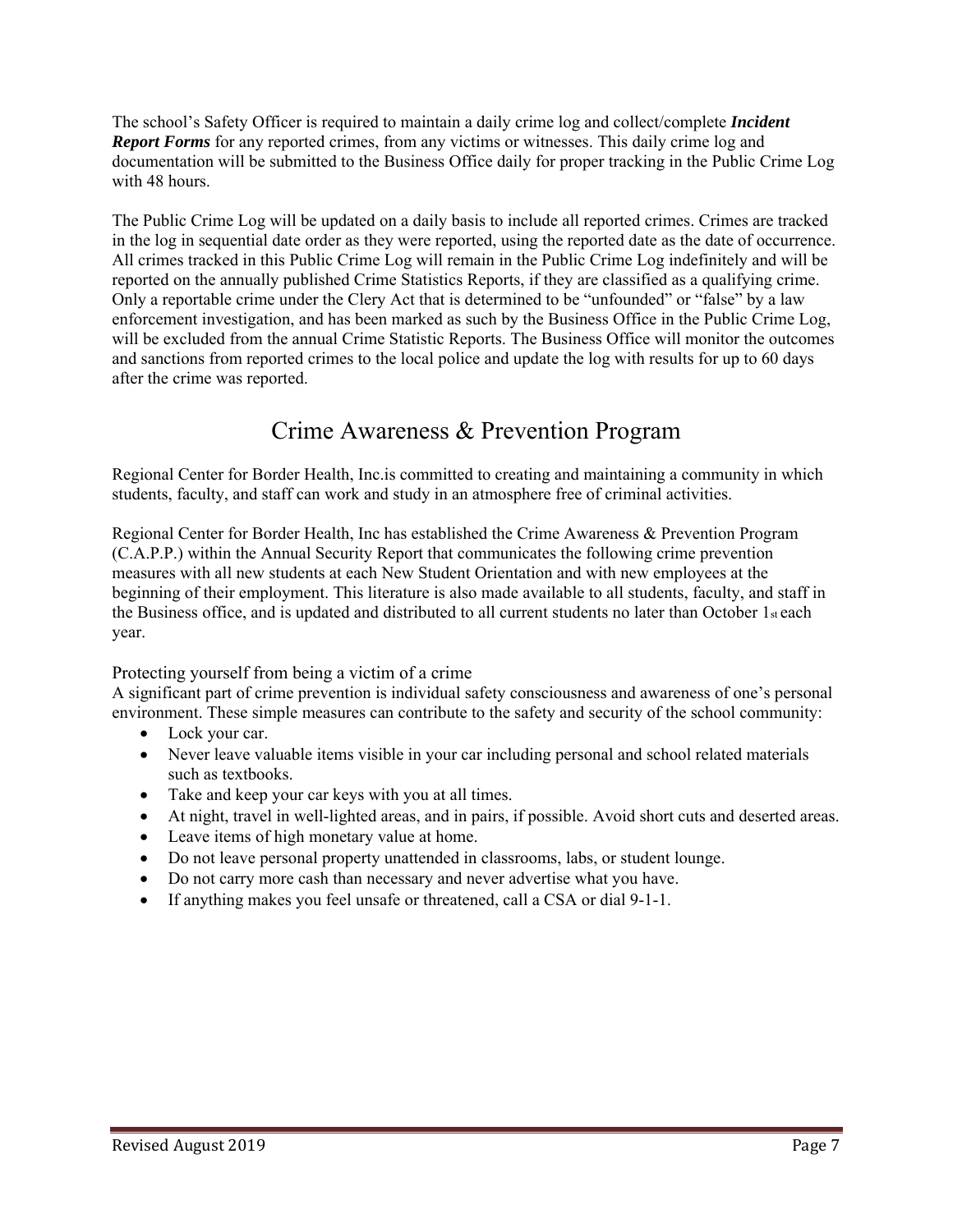How we work to protect you

The Primary CSA will use the Timely Warning Policy advising the school community when there has been a known systematic pattern of crime or a series of crimes that may pose a threat to the safety and welfare of everyone.

The school's goal is to provide an environment that is as safe and secure as possible. The facility is open to the public during normal business hours. After business hours access is available only at the designated student entrance. Classrooms and offices not in use are locked.

The school is committed to ensuring that the facilities are kept in good repair, including doors and locking mechanisms. In addition, exterior lighting is an important part of the school's commitment to safety. Employees and staff are encouraged to report any known problems or hazards to a CSA. Prompt reporting enhances school safety for all.

# **Sexual Assault Awareness & Prevention**

Regional Center for Border Health, Inc. is committed to creating and maintaining a community in which students, faculty, and staff can work and study in an atmosphere free of all forms of harassment, exploitation, or intimidation.

**S.A.F.E. – Sexual Assault & Awareness from Education** literature is available on the Regional Center for Border Health, Inc. / College of Health Careers website and is discussed with all new students during New Student Orientation and with all new employees at the beginning of their employment. This report is available on the internet at: http://www.collegeofhealthcareers.rcbh.edu This literature is also made available to all students, faculty, and staff in the Business office, and is updated and distributed to all current students no later than October 1st each year. In addition, here is some more vital information everyone should remember with regards to sexual violence/assault:

#### What to do?

If you should become the victim of sexual assault, do your best to remember the person who attacked you and committed the crime, the more details you can remember, the better. Remember that you have not committed a crime, do the following immediately:

- Go to a safe place.
- Call someone you trust to be with you.
- Seek medical care.
- Report the assault.

#### What not to do?

- Do not shower, bathe or douche after the attack.
- Do not discard or wash clothing or linen.
- Do not blame yourself.

Regional Center for Border Health, Inc. / College of Health Careers defines Sexual Assault as:

- Any sexual physical contact that involves the threat or use of force or violence, or any other form of coercion or intimidation;
- Any sexual contact with a person who is unable to consent due to incapacity or impairment (including being asleep or under the influence of alcohol or drugs).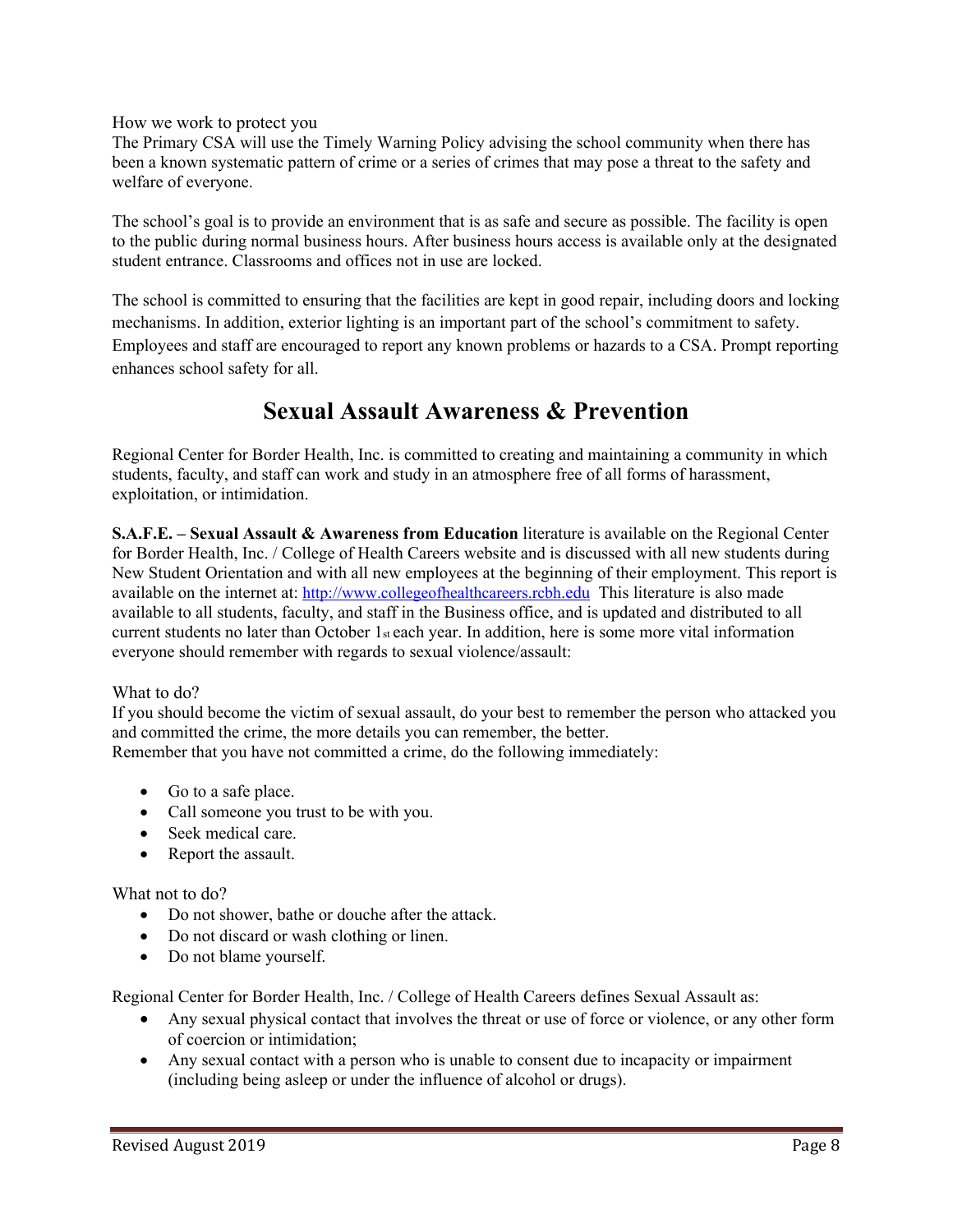# **Reporting a Sexual Assault**

- A member of the Business Office will meet with you privately.
- They will act thoughtfully without prejudging or blaming you.
- You will be treated with courtesy, sensitivity, dignity and understanding.
- They will accommodate your request to speak to a law enforcement officer of the same gender.
- They will help in arranging hospital and/or counseling services or other assistance.
- We will change your academic situations after an alleged sex offense if you request it and the changes are reasonable and available.
- You and the accused (if also a student or employee) will have the same opportunities to have others present during a disciplinary meeting and both of you will be informed of the final results and actions taken against the accused.

#### **Prevention Tips**

- Do not drink to excess. One drink can affect judgment.
- Say "NO" like you mean it when the situation causes concern.
- Never hitchhike.
- If you are an evening student, have a school staff escort you when walking to your car.
- Use the "Buddy System". Avoid walking alone, especially after dark.
- Walk in well-lit areas.
- Tell friends and roommates where you are going, how you are getting there, how long you will be, and when you will be back.
- Lock the door at home or away.

#### **Trust your instincts. Better to be safe than sorry!**

# Drug & Alcohol Abuse Prevention

Regional Center for Border Health, Inc. / College of Health Careers is committed to creating and maintaining a community in which students, faculty, and staff can work and study in an atmosphere free of drugs and alcohol. Therefore, the following policy has been established:

#### **REGIONAL CENTER FOR BORDER HEALTH, INC / COLLEGE OF HEALTH CAREERS EDUCATION CANNOT, AND WILL NOT, CONDONE DRUG OR ALCOHOL ABUSE ON THE PART OF ITS EMPLOYEES OR STUDENTS.**

Regional Center for Border Health, Inc./ College of Health Careers recognizes that alcoholism and drug abuse may have an adverse effect on job and/or classroom performance and is concerned with this impact. In addition, Regional Center for Border Health, Inc. / College of Health Careers recognizes that both problems can be successfully treated, enabling either the employee or student to return to a satisfactory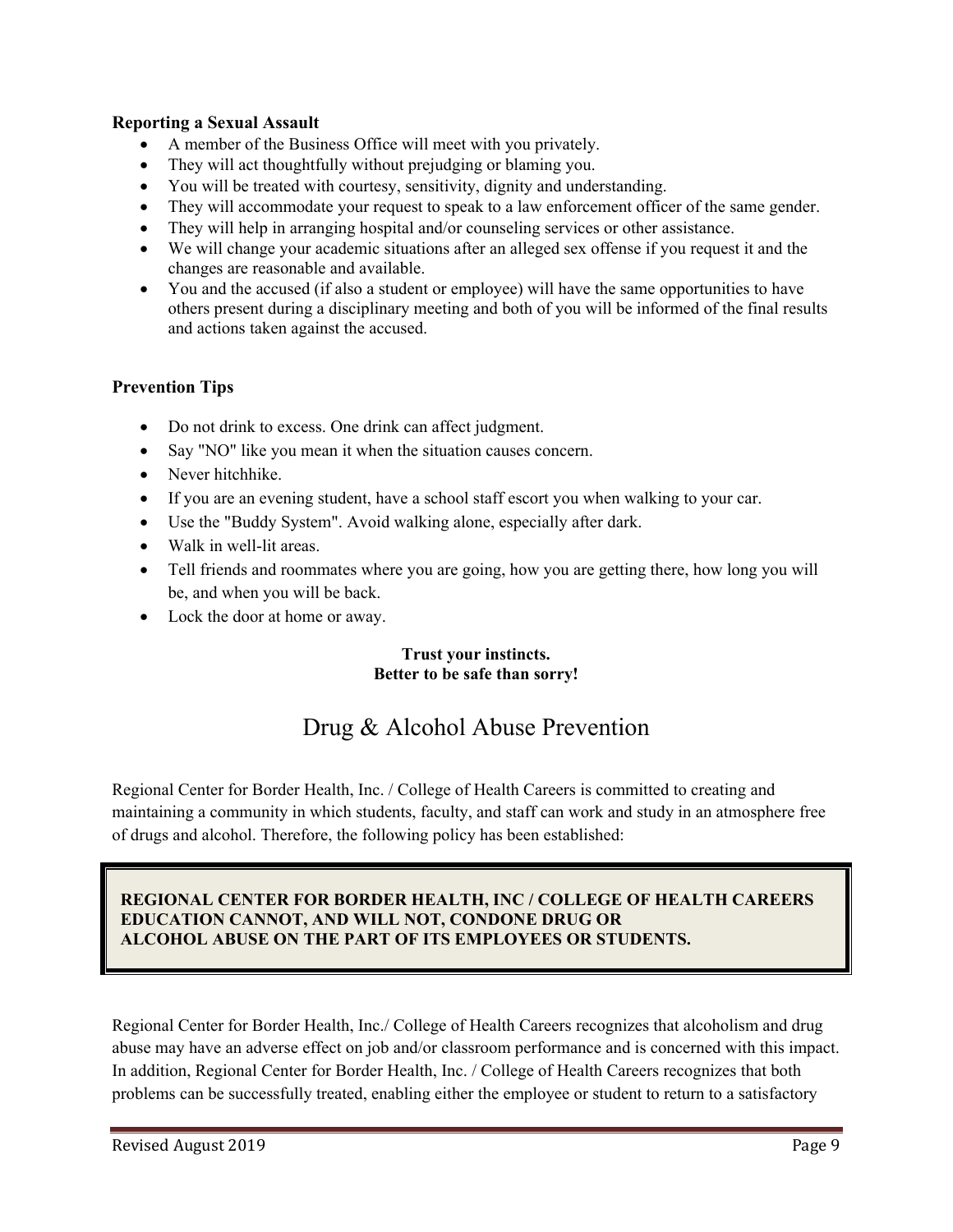performance level. RCBH/CHC has adopted their written substance abuse policy and prevention program to foster a strong school environment for all free of drugs and alcohol; which applies to all students and compensated employees of Regional Center for Border Health, Inc.

# **DRUGS (INCLUDING MARIJUANA USE) AND ALCOHOL**

The RCBH / CHC prohibits the use of alcohol and drugs (including marijuana) at the college without regard to whether the use in the case of marijuana is consistent with the Arizona Medical Marijuana Act passed by the Arizona voters in 2010. Employees and students are required to report to their supervisor/instructor and or the Human Resources Department or the President/CEO any incident (s) involving any co-worker or student using drugs or alcohol in campus.

The Drug & Alcohol Policy literature is available on the website at:

http://www.collegeofhealthcareers.rcbh.edu and is discussed with all new students during New Student Orientation and with all new employees at the beginning of their employment. This literature is also made available to all students, faculty, and staff in the Career Services office, and is updated and distributed to all current students no later than October 1st each year.

# Annual Crime Statistics Reports

#### **Introduction**

Regional Center for Border Health, Inc. / College of Health Careers encourages the school to maintain a working relationship with their local law enforcement authority, and ensure that any criminal activity reported directly to them that may endanger students or employees is relayed to the school; however there are no official agreements with these agencies. These relationships help to ensure that all crimes are properly being reported in the annual Crime Statistics Reports.

The Jeanne Clery Disclosure Act requires each school to report specific types of crimes that pose a threat or danger to public safety at the school. It is the responsibility of the Primary CSA to ensure that all employees of the school understand and are aware of these offenses to ensure proper notification to a CSA and tracking in the Public Crime Log.

#### Definitions of Reportable Offenses

#### *Criminal Homicide*

- *Murder and Non-negligent Manslaughter: the willful (non-negligent) killing of one human being by another.*
- *Negligent Manslaughter: killing of another person through gross negligence.*

# *Sex Offenses – Forcible*

- *Forcible Rape: the carnal knowledge of a person forcibly and/or against the person's will; or not forcibly or against the person's will where the victim is incapable of giving consent because of his/her temporary or permanent mental or physical incapacity (or because of his/her youth).*
- *Forcible Sodomy: oral or anal sexual intercourse with another person, forcibly and/or against the person's will; or not forcibly or against the person's will where the victim is incapable of*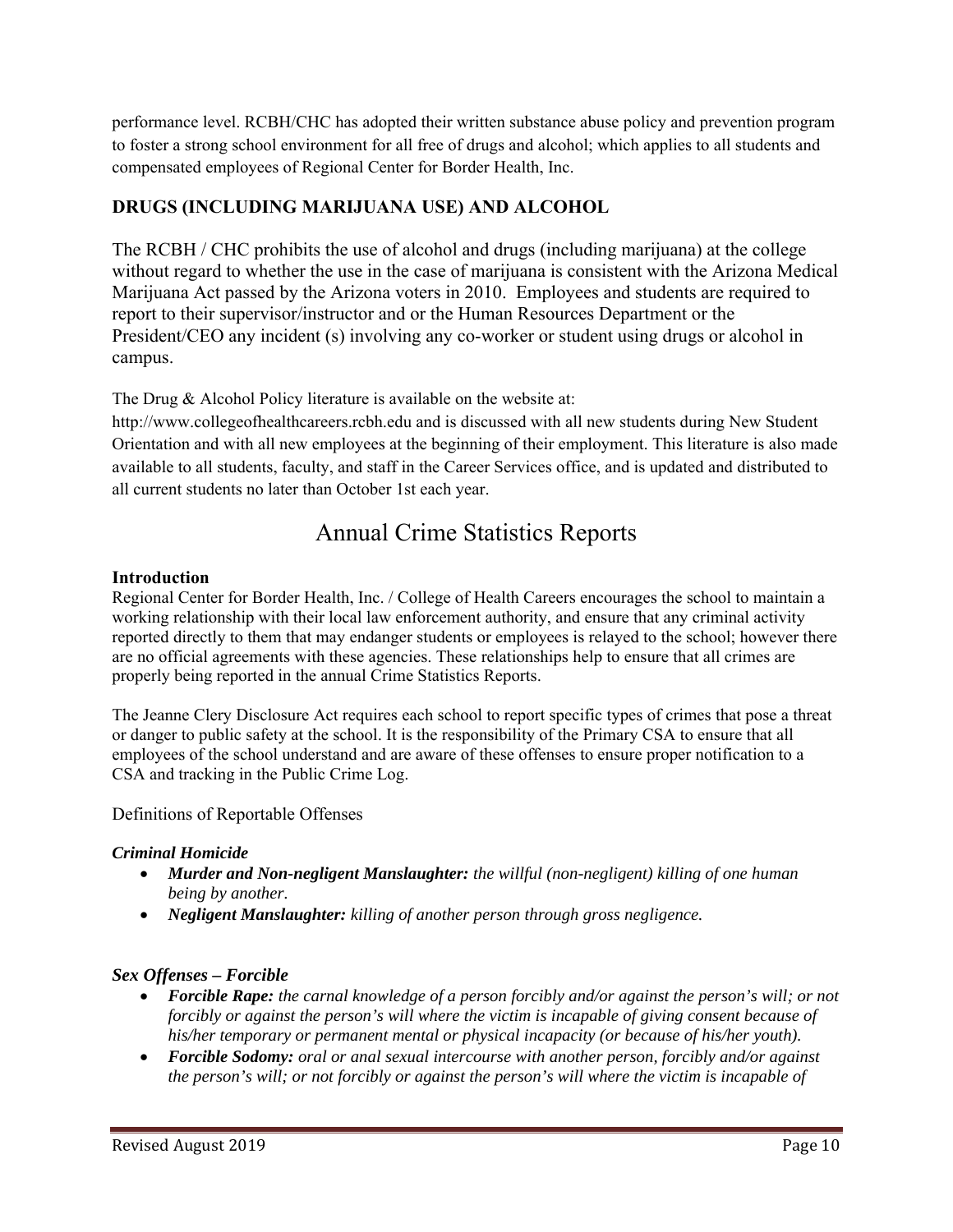*giving consent because of his/her temporary or permanent mental or physical incapacity (or because of his/her youth).*

- *Sexual Assault with an object: the use of an object or instrument to unlawfully penetrate, however slightly, the genital or anal opening of the body of another person, forcibly and/or against the person's will; or not forcibly or against the person's will where the victim is incapable of giving consent because of his/her temporary or permanent mental or physical incapacity (or because of his/her youth).*
- *Forcible Fondling: The touching of the private body parts of another person for the purpose of sexual gratification, forcibly and/or against the person's will; or not forcibly or against the person's will where the victim is incapable of giving consent because of his/her temporary or permanent mental or physical incapacity (or because of his/her youth).*

# *Sex Offenses – Non-forcible*

- *Incest: Non-forcible sexual intercourse between persons who are related to each other within the degrees wherein marriage is prohibited by law.*
- *Statutory Rape: Non-forcible sexual intercourse with a person who is under the age of consent.*

#### *Robbery*

The taking or attempting to take anything of value from the care, custody, or control of a person or persons by force or threat of force or violence and/or by putting the victim in fear.

#### *Aggravated Assault*

An unlawful attack by one person upon another for the purpose of inflicting severe or aggravated bodily injury; typically, this type of crime is accompanied by the use of a weapon or by means likely to produce death or great bodily harm.

# *Burglary*

The unlawful entry of a structure or facility by a person or persons to commit a felony or theft.

# *Motor Vehicle Theft*

The theft, or attempted theft, of a motor vehicle with no lawful access to the vehicle.

#### *Arson*

Any willful or malicious burning or attempt to burn, with or without intent to defraud, a dwelling house, public building, motor vehicle or aircraft, personal property of another, etc. In order for arson to be reported in the Annual Crime Statistics it must have been investigated.

# *Hate Crimes*

A criminal offense committed against a person, property, or society that is motivated, in whole or in part, by the offender's bias against a race, religion, disability, sexual orientation, or ethnicity/national origin. Hate crimes are not separate, distinct crimes, but are traditional offenses motivated, in whole or in part, by the offender's bias.

# *Other Offenses – Arrests/Referrals for Disciplinary Action*

*Illegal Weapons Possession: The violation of laws or ordinances prohibiting the manufacture, sale, purchase, transportation, possession, concealment, or use of firearms, cutting instruments, explosives, incendiary devices or other deadly weapons. This classification encompasses weapons offenses that are regulatory in nature. Included in this classification: manufacture, sale, or possession of deadly weapons; carrying deadly weapons, concealed or openly; using,*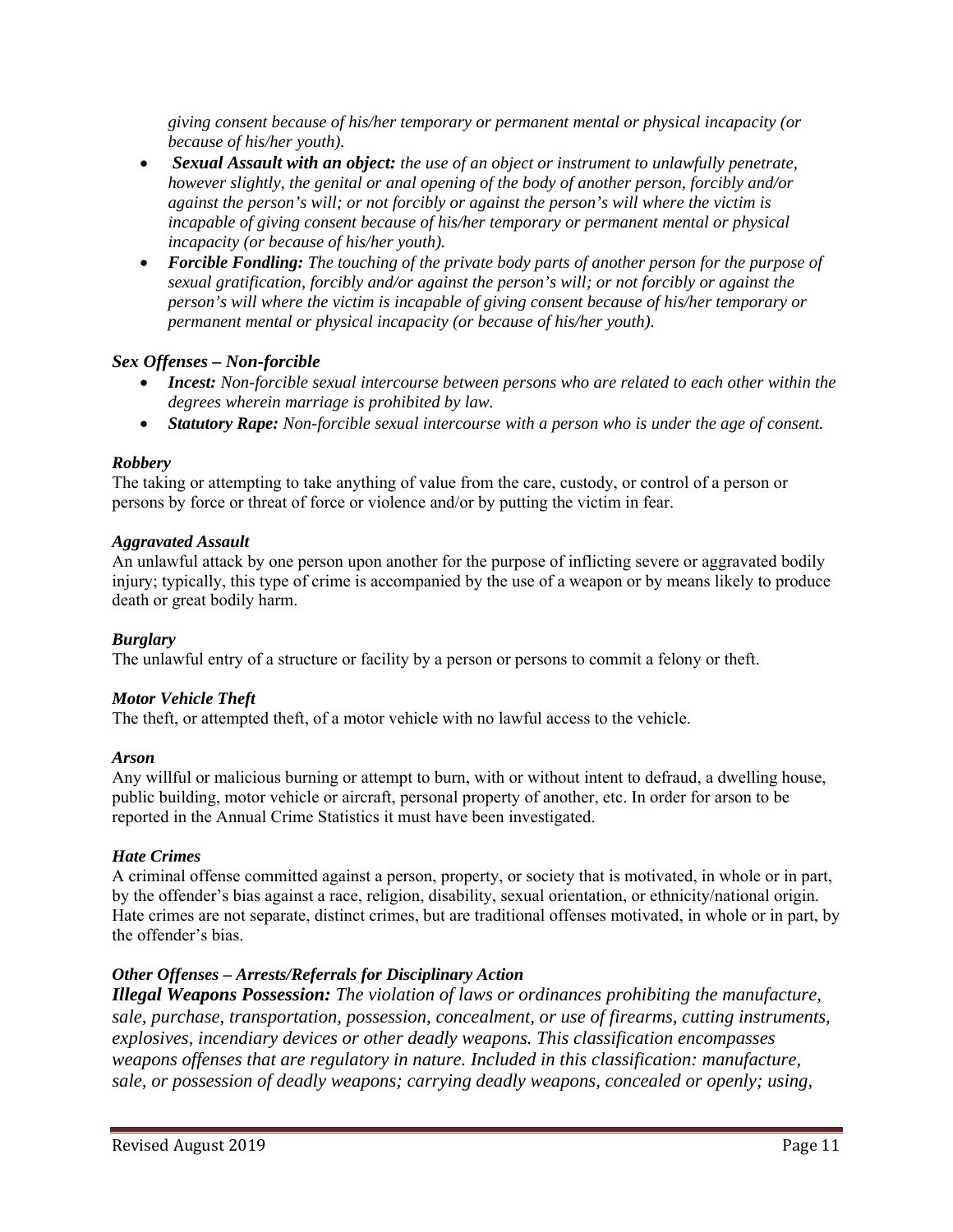*manufacturing, etc., of silencers; furnishing deadly weapons to minors; aliens possessing deadly weapons; and attempts to commit any of the above.* 

*Drug Law Violations: The violation of laws prohibiting the production, distribution and/or use of certain controlled substances and the equipment or devices utilized in their preparation and/or use. The unlawful cultivation, manufacture, distribution, sale, purchase, use, possession, transportation or importation of any controlled drug or narcotic substance. Arrests for violations of state and local laws, specifically those relating to the unlawful possession, sale, use, growing, manufacturing, and making of narcotic drugs. The relevant substances include: opium or cocaine and their derivatives (e.g., morphine, heroin, codeine); marijuana; synthetic narcotics – manufactured narcotics which can cause true addiction (e.g., Demerol, methadone); and dangerous non-narcotic drugs (barbiturates, Benzedrine).* 

*Liquor Law Violations: The violation of state or local laws or ordinances prohibiting the manufacture, sale, purchase, transportation, possession, or use of alcoholic beverages, not including driving under the influence and drunkenness. Included in this classification: the manufacture, sale, transporting, furnishing, possessing, etc., of intoxicating liquor; maintaining unlawful drinking places; bootlegging' operating still; furnishing liquor to a minor or intemperate person; underage possession; using a vehicle for illegal transportation of liquor; drinking on train or public conveyance; and attempts to commit any of the previous mentioned items* 

| <b>Reported Offenses</b> | Year | <b>On Campus</b> | <b>Non-Campus</b>                  | <b>Public Property</b> |
|--------------------------|------|------------------|------------------------------------|------------------------|
|                          |      |                  | <b>Building</b><br><b>Property</b> |                        |
|                          |      |                  |                                    |                        |
| <b>Criminal Homicide</b> |      |                  |                                    |                        |
| Murder / Non-negligent   | 2014 | $\mathbf{0}$     | $\boldsymbol{0}$                   | $\theta$               |
|                          | 2015 |                  | 0                                  |                        |
| Manslaughter             | 2016 | 0                | 0                                  | 0                      |
|                          | 2017 | 0                | 0                                  | 0                      |
|                          | 2018 | 0                | 0                                  |                        |
|                          | 2019 | 0                | $\boldsymbol{0}$                   | 0                      |
|                          |      |                  |                                    |                        |
|                          | 2014 | $\mathbf{0}$     | $\boldsymbol{0}$                   | $\boldsymbol{0}$       |
| Negligent Manslaughter   | 2015 |                  | 0                                  | $^{(1)}$               |
|                          | 2016 |                  | 0                                  | 0                      |
|                          | 2017 | 0                | 0                                  | 0                      |
|                          | 2018 |                  | 0                                  | 0                      |
|                          | 2019 | 0                | $\boldsymbol{0}$                   | $\theta$               |
|                          |      |                  |                                    |                        |
| <b>Sex Offenses</b>      |      |                  |                                    |                        |
| Forcible Sex Offenses    | 2014 | $\theta$         | $\boldsymbol{0}$                   | $\boldsymbol{0}$       |
|                          | 2014 |                  | 0                                  |                        |
|                          | 2016 | 0                | 0                                  | 0                      |
|                          | 2017 | 0                | 0                                  | 0                      |
|                          | 2018 | $_{0}$           | 0                                  | 0                      |
|                          | 2019 | $\theta$         | $\boldsymbol{0}$                   | 0                      |
|                          |      |                  |                                    |                        |
|                          |      |                  |                                    |                        |

# **Regional Center for Border Health, Inc. College of Health Careers**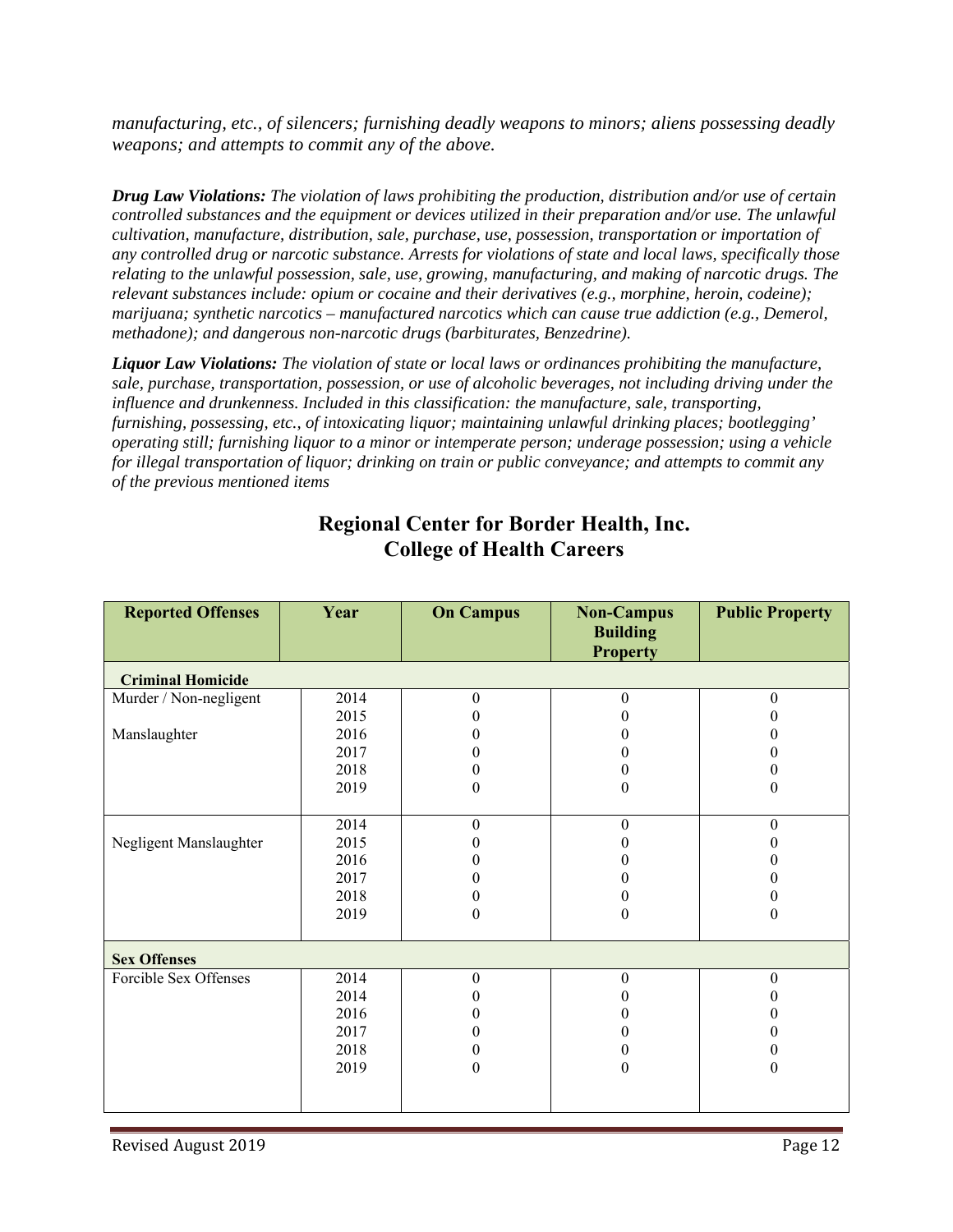| Non-forcible Sex                   | 2014     | $\boldsymbol{0}$ | $\boldsymbol{0}$ | $\boldsymbol{0}$ |  |  |
|------------------------------------|----------|------------------|------------------|------------------|--|--|
|                                    |          |                  |                  |                  |  |  |
| Offenses                           | 2015     | $\boldsymbol{0}$ | $\boldsymbol{0}$ | $\boldsymbol{0}$ |  |  |
|                                    | 2016     | $\boldsymbol{0}$ | $\boldsymbol{0}$ | $\boldsymbol{0}$ |  |  |
|                                    | 2017     | $\boldsymbol{0}$ | $\boldsymbol{0}$ | $\boldsymbol{0}$ |  |  |
|                                    | 2018     | $\boldsymbol{0}$ | $\boldsymbol{0}$ | $\boldsymbol{0}$ |  |  |
|                                    |          |                  |                  |                  |  |  |
|                                    | 2019     | $\boldsymbol{0}$ | $\boldsymbol{0}$ | $\boldsymbol{0}$ |  |  |
|                                    |          |                  |                  |                  |  |  |
| $\boldsymbol{0}$<br><b>Robbery</b> |          |                  |                  |                  |  |  |
|                                    | 2014     | $\boldsymbol{0}$ | $\boldsymbol{0}$ | $\boldsymbol{0}$ |  |  |
|                                    |          |                  |                  |                  |  |  |
|                                    | 2015     | $\boldsymbol{0}$ | $\boldsymbol{0}$ | $\boldsymbol{0}$ |  |  |
|                                    | 2016     | $\boldsymbol{0}$ | $\boldsymbol{0}$ | $\boldsymbol{0}$ |  |  |
|                                    | 2017     | $\boldsymbol{0}$ | $\boldsymbol{0}$ | $\boldsymbol{0}$ |  |  |
|                                    | 2018     | $\boldsymbol{0}$ | $\boldsymbol{0}$ | $\boldsymbol{0}$ |  |  |
|                                    | 2019     | $\boldsymbol{0}$ | $\boldsymbol{0}$ | $\boldsymbol{0}$ |  |  |
|                                    |          |                  |                  |                  |  |  |
|                                    |          |                  |                  |                  |  |  |
| <b>Aggravated Assault</b>          |          |                  |                  |                  |  |  |
|                                    | 2014     | $\boldsymbol{0}$ | $\boldsymbol{0}$ | $\boldsymbol{0}$ |  |  |
|                                    | 2015     | $\boldsymbol{0}$ | $\boldsymbol{0}$ | $\boldsymbol{0}$ |  |  |
|                                    | 2016     | $\boldsymbol{0}$ | $\mathbf{0}$     | $\boldsymbol{0}$ |  |  |
|                                    | 2017     | $\boldsymbol{0}$ | $\boldsymbol{0}$ | $\boldsymbol{0}$ |  |  |
|                                    |          |                  |                  |                  |  |  |
|                                    | 2018     | $\boldsymbol{0}$ | $\boldsymbol{0}$ | $\boldsymbol{0}$ |  |  |
|                                    | 2019     | $\boldsymbol{0}$ | $\boldsymbol{0}$ | $\boldsymbol{0}$ |  |  |
|                                    |          |                  |                  |                  |  |  |
| <b>Burglary</b>                    |          |                  |                  |                  |  |  |
|                                    | 2014     | $\boldsymbol{0}$ | $\boldsymbol{0}$ | $\boldsymbol{0}$ |  |  |
|                                    |          |                  |                  |                  |  |  |
|                                    | 2015     | $\boldsymbol{0}$ | $\boldsymbol{0}$ | $\boldsymbol{0}$ |  |  |
|                                    | 2016     | $\boldsymbol{0}$ | $\boldsymbol{0}$ | $\boldsymbol{0}$ |  |  |
|                                    | 2017     | $\boldsymbol{0}$ | $\boldsymbol{0}$ | $\boldsymbol{0}$ |  |  |
|                                    | 2018     | $\boldsymbol{0}$ | $\boldsymbol{0}$ | $\boldsymbol{0}$ |  |  |
|                                    | 2019     | $\boldsymbol{0}$ | $\boldsymbol{0}$ | $\boldsymbol{0}$ |  |  |
|                                    |          |                  |                  |                  |  |  |
|                                    |          |                  |                  |                  |  |  |
| <b>Motor Vehicle Theft</b>         |          |                  |                  |                  |  |  |
|                                    | 2014     | $\boldsymbol{0}$ | $\boldsymbol{0}$ | $\boldsymbol{0}$ |  |  |
|                                    | 2015     | $\boldsymbol{0}$ | $\boldsymbol{0}$ | $\boldsymbol{0}$ |  |  |
|                                    | 2016     | $\boldsymbol{0}$ | $\theta$         | $\boldsymbol{0}$ |  |  |
|                                    | 2017     |                  |                  | $\boldsymbol{0}$ |  |  |
|                                    |          | $\boldsymbol{0}$ | $\boldsymbol{0}$ |                  |  |  |
|                                    | $2018\,$ | $\boldsymbol{0}$ | $\boldsymbol{0}$ | $\boldsymbol{0}$ |  |  |
|                                    | 2019     | $\boldsymbol{0}$ | $\boldsymbol{0}$ | $\boldsymbol{0}$ |  |  |
|                                    |          |                  |                  |                  |  |  |
| <b>Arson</b>                       |          |                  |                  |                  |  |  |
|                                    | 2014     | $\boldsymbol{0}$ | $\boldsymbol{0}$ | $\boldsymbol{0}$ |  |  |
|                                    | 2015     | $\boldsymbol{0}$ | $\boldsymbol{0}$ | $\boldsymbol{0}$ |  |  |
|                                    | 2016     |                  | $\theta$         | $\boldsymbol{0}$ |  |  |
|                                    |          | 0                |                  |                  |  |  |
|                                    | 2017     | 0                | $\theta$         | $\boldsymbol{0}$ |  |  |
|                                    | 2018     | 0                | $\boldsymbol{0}$ | $\boldsymbol{0}$ |  |  |
|                                    | 2019     | $\boldsymbol{0}$ | $\boldsymbol{0}$ | $\boldsymbol{0}$ |  |  |
|                                    |          |                  |                  |                  |  |  |
| <b>Arrests</b>                     |          |                  |                  |                  |  |  |
| Liquor Law Violations              | 2014     | $\boldsymbol{0}$ | $\boldsymbol{0}$ | $\boldsymbol{0}$ |  |  |
|                                    | 2015     | $\bf{0}$         | $\boldsymbol{0}$ | $\boldsymbol{0}$ |  |  |
|                                    | 2016     | $\mathbf{0}$     | $\boldsymbol{0}$ | $\boldsymbol{0}$ |  |  |
|                                    |          |                  |                  |                  |  |  |
| Liquor Law Violations              | 2017     | 0                | $\boldsymbol{0}$ | $\overline{0}$   |  |  |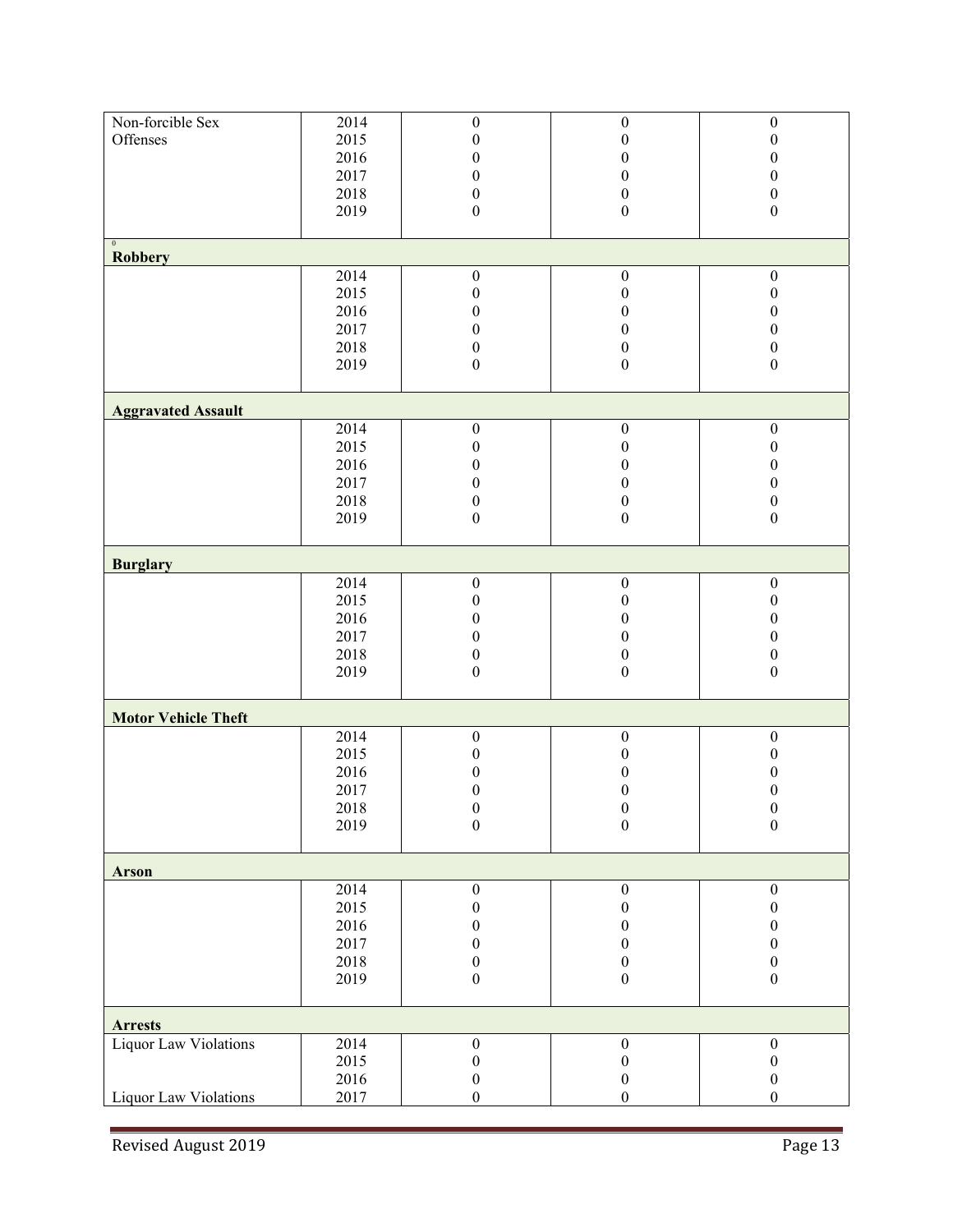| $\overline{(con't)}$                     | 2018 | $\boldsymbol{0}$ | $\boldsymbol{0}$ | $\boldsymbol{0}$ |
|------------------------------------------|------|------------------|------------------|------------------|
|                                          | 2019 | $\boldsymbol{0}$ | $\boldsymbol{0}$ | $\boldsymbol{0}$ |
|                                          |      |                  |                  |                  |
|                                          | 2014 | $\boldsymbol{0}$ | $\boldsymbol{0}$ | $\boldsymbol{0}$ |
| Drug Law Violations                      | 2015 | $\boldsymbol{0}$ | $\boldsymbol{0}$ | $\boldsymbol{0}$ |
|                                          | 2016 | $\boldsymbol{0}$ | $\boldsymbol{0}$ | $\boldsymbol{0}$ |
|                                          | 2017 | $\boldsymbol{0}$ | $\boldsymbol{0}$ | $\boldsymbol{0}$ |
|                                          | 2018 | $\boldsymbol{0}$ | $\boldsymbol{0}$ | $\boldsymbol{0}$ |
|                                          | 2019 | $\boldsymbol{0}$ | $\boldsymbol{0}$ | $\boldsymbol{0}$ |
|                                          |      |                  |                  |                  |
|                                          | 2014 | $\boldsymbol{0}$ | $\boldsymbol{0}$ | $\boldsymbol{0}$ |
| Illegal Weapons Possession               | 2015 | 0                | $\boldsymbol{0}$ | $\boldsymbol{0}$ |
|                                          | 2016 | 0                | $\theta$         | $\boldsymbol{0}$ |
|                                          | 2017 | 0                | $\theta$         | $\boldsymbol{0}$ |
|                                          | 2018 | $\boldsymbol{0}$ | $\boldsymbol{0}$ | $\boldsymbol{0}$ |
|                                          | 2019 | $\boldsymbol{0}$ | $\boldsymbol{0}$ | $\boldsymbol{0}$ |
|                                          |      |                  |                  |                  |
|                                          |      |                  |                  |                  |
| <b>Referrals for Disciplinary Action</b> |      |                  |                  |                  |
|                                          | 2014 | $\boldsymbol{0}$ | $\boldsymbol{0}$ | $\boldsymbol{0}$ |
| Liquor Law Violations                    | 2015 | $\boldsymbol{0}$ | $\boldsymbol{0}$ | $\boldsymbol{0}$ |
|                                          | 2016 | 0                | $\theta$         | $\mathbf{0}$     |
|                                          | 2017 | 0                | $\theta$         | $\boldsymbol{0}$ |
|                                          | 2018 | $\boldsymbol{0}$ | $\theta$         | $\boldsymbol{0}$ |
|                                          | 2019 | $\boldsymbol{0}$ | $\boldsymbol{0}$ | $\boldsymbol{0}$ |
|                                          |      |                  |                  |                  |
|                                          | 2014 | $\boldsymbol{0}$ | $\boldsymbol{0}$ | $\boldsymbol{0}$ |
| Drug Law Violations                      | 2015 | $\boldsymbol{0}$ | $\boldsymbol{0}$ | $\boldsymbol{0}$ |
|                                          | 2016 | 0                | $\theta$         | $\boldsymbol{0}$ |
|                                          | 2017 | $\boldsymbol{0}$ | $\boldsymbol{0}$ | $\boldsymbol{0}$ |
|                                          | 2018 | $\boldsymbol{0}$ | $\boldsymbol{0}$ | $\boldsymbol{0}$ |
|                                          | 2019 | $\boldsymbol{0}$ | $\boldsymbol{0}$ | $\mathbf{0}$     |
|                                          | 2014 | $\boldsymbol{0}$ | $\boldsymbol{0}$ | $\boldsymbol{0}$ |
| <b>Illegal Weapons Possession</b>        | 2015 | $\boldsymbol{0}$ | $\boldsymbol{0}$ | $\boldsymbol{0}$ |
|                                          | 2016 | $\boldsymbol{0}$ | $\theta$         | $\boldsymbol{0}$ |
|                                          | 2017 | $\boldsymbol{0}$ | $\boldsymbol{0}$ | $\boldsymbol{0}$ |
|                                          | 2018 | 0                | $\boldsymbol{0}$ | $\boldsymbol{0}$ |
|                                          | 2019 | $\boldsymbol{0}$ | $\boldsymbol{0}$ | $\boldsymbol{0}$ |
|                                          |      |                  |                  |                  |

*This school does not own dormitories or other residential facilities.* 

*The statistics noted above include crimes occurring on the campus and on properties directly adjacent to the campus.* 

*Note: In the years 2016, 2017, and 2018, there were no reported Hate Crimes for this location.*